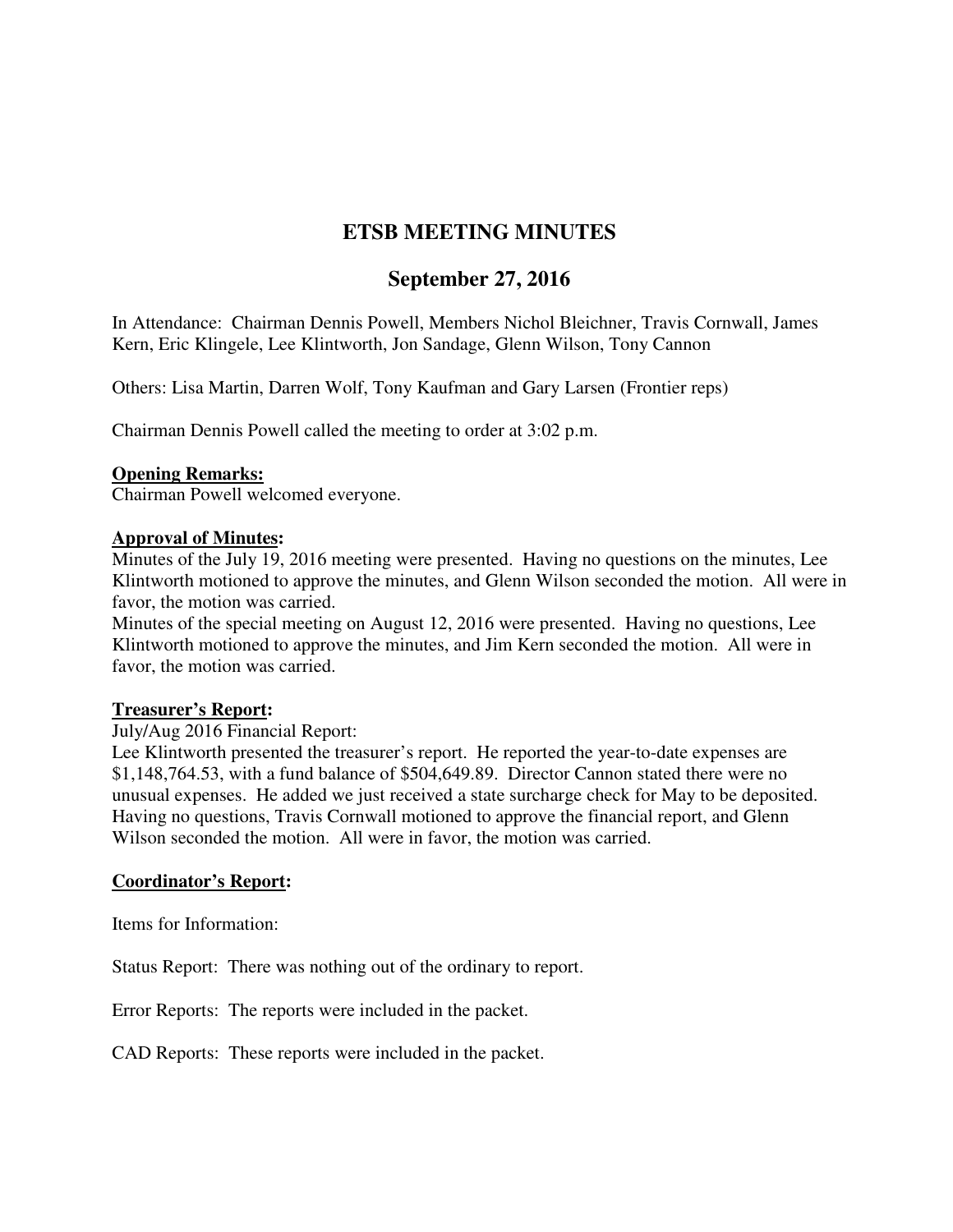Call Stats: These reports for Metcom, Bloomington, and ISU were included in the packet. There were no questions on these reports.

## Other:

Director Cannon reported that after the special meeting regarding Telecourier, Chairman Powell contacted them and they agreed to honor the original contract, stating that as long as we pay the bill they will only charge us the \$10 for removal of the antenna. All has been taken care of.

## **Old Business:**

Items for Information: Nothing to report.

## **New Business:**

Frontier Presentation:

Director Cannon stated after a budget committee meeting recently, the topic of redundancy came up on our phone lines, and it was asked if Frontier could come and explain this to the board. He introduced Tony Kaufman and Gary Larson from Frontier here today to present an Ethernet proposal and answer any further questions.

Tony Kaufman began by distributing a handout with a summary of analysis, proposed maps, and cost options. The map shows the current path of the Ethernet circuit, and the proposed circuit, between Metcom and Bloomington Police Department and Frontier Central Office. He stated the last page explains two options. Option one is point-to-point with redundant demarcation points in Metcom, with 3-year and 5-year payment options. Option two is point-to-point with a single demarcation point in Metcom, also with 3-year and 5-year payment options. Director Cannon added that when he figured the budget, he included the best option, Option one with the 3-year term of \$2400 per month. After a brief discussion, Chairman Powell thanked the Frontier representatives for their time.

Items for Action:

Approval of the 2017 proposed budget – Director Cannon presented the proposed budget for 2017. Committee Chairman Glenn Wilson stated the budget committee has met and discussed the budget. He stated there are a couple of significant changes. Director Cannon stated we are still unsure of the state surcharges with the recent state funding changes. He added he budgeted the same as last year. He stated the contract services are a little higher. Land leases are less due to dropping Telecourier Tower services. He added notes for future projects, which includes building expansion, parking lot updates, building security, and Text to 911. Chairman Powell asked if there were any questions on the budget. Lee Klintworth made a motion to accept the budget as proposed, and Jon Sandage seconded the motion. All were in favor, the motion was carried.